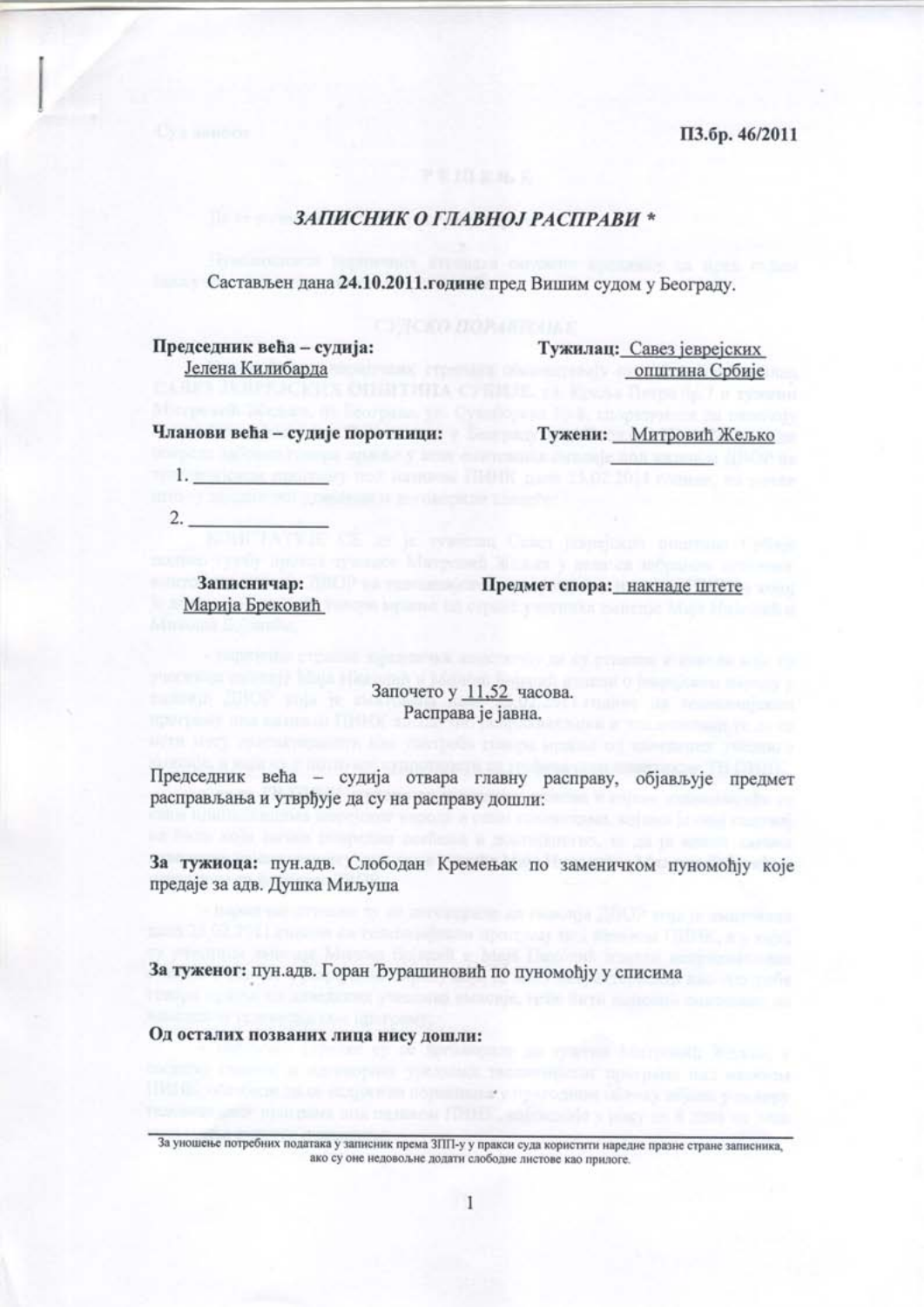# Суд доноси

# **PELLELER**

#### Да се рочиште за главну расправу одржи.

Пуномоћници парничних странака сагласно предлажу да пред судом закључе у погледу предмета спора следеће

# СУДСКО ПОРАВНАЊЕ

Пуномоћници парничних странака обавештавају суд да су се тужилац САВЕЗ ЈЕВРЕЈСКИХ ОПШТИНА СРБИЈЕ, ул. Краља Петра бр.7 и тужени Митровић Жељко, из Београда, ул. Сувоборска бр.8, споразумели да окончају спор који се води код Вишег суда у Београду под Посл.бр. ПЗ-46/2011 ради повреде забране говора мржње у вези емитовања емисије под називом ДВОР на телевизијском програму под називом ПИНК дана 25.02.2011.године, на начин што су заједнички утврдили и договорили следеће:

КОНСТАТУЈЕ СЕ да је тужилац Савез јеврејских општина Србије поднео тужбу против туженог Митровић Жељка у вези са забраном поновног емитовања емисије ДВОР на телевизијском програму под називом ПИНК у којој је дошло до употребе говора мржње од стране учесника емисије Маје Николић и Милоша Бојанића,

- парничне странке заједнички констатују да су ставови и наводи које су учесници емисије Маја Николић и Милош Бојанић изнели о јеврејском народу у емисији ДВОР која је емитована дана 25.02.2011.године на телевизијском програму под називом ПИНК апсолутно неприхватљиви и тендециозни те да се исти могу окарактерисати као употреба говора мржње од наведених учесника емисије, а који су у потпуној супротности са уређивачком политиком ТВ ПИНК,

- да се ТВ ПИНК оградио од наведених ставова и изјава извињавајући се свим припадницима јеврејског народа и свим гледаоцима, којима је овај садржај на било који начин повредио осећања и достојанство, те да је након давања наведених изјава онемогућено даље учешће Маје Николић и Милоша Бојанића у наведеном тв формату ДВОР,

- парничне странке су се договориле да емисија ДВОР која је емитована дана 25.02.2011. године на телевизијском програму под називом ПИНК, а у којој су учесници емисије Милош Бојанић и Маја Николић изнели неприхватљиве ставове и наводе о јеврејском народу који се могу окарактерисати као употреба говора мржње од наведених учесника емисије, неће бити поновно емитована на наведеном телевизијском програму,

- парничне странке су се договориле да тужени Митровић Жељко, у својству главног и одговорног уредника телевизијског програма под називом ПИНК, обезбеди да се садржина поравнања у пригодном облику објави у оквиру телевизијског програма под називом ПИНК, најкасније у року од 8 дана од дана закључења судског поравнања.